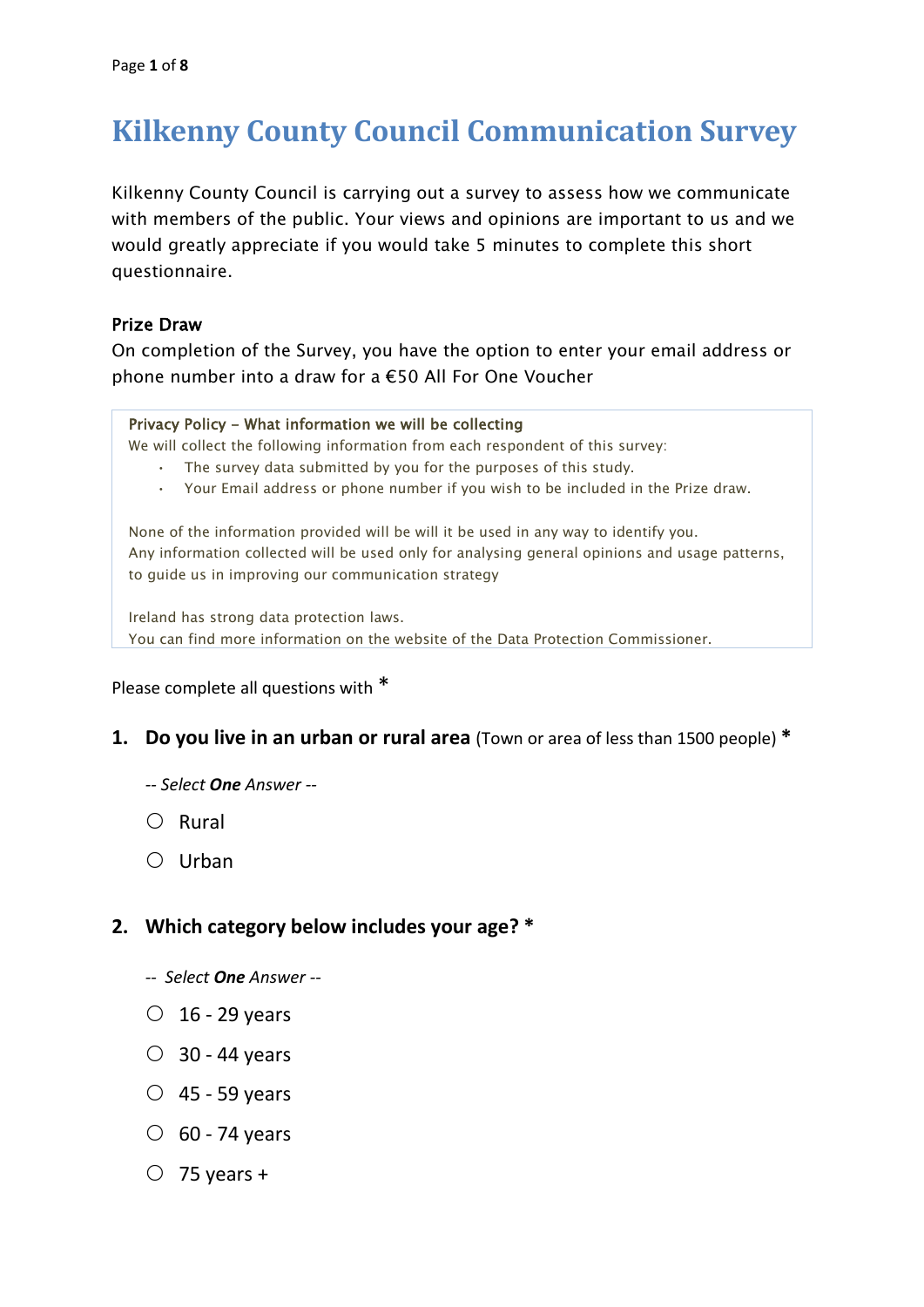## **3. Overall, how well informed do you feel you are about Kilkenny County Council Activities? \***

- *-- Select One Answer--*
- $\circlearrowright$  Very informed
- $\circ$  Somewhat informed
- $O$  Not informed
- $\bigcirc$  Not interested

#### **4. How connected do you feel with Kilkenny County Council? \***

*-- Select One Answer--*

- $\circ$  Strongly connected
- Connected
- O Neither Connected or disconnected
- Disconnected
- $\circ$  Strongly disconnected

## **5. Are you aware of any of the following communication channels provided by Kilkenny County Council?**

*-- Select All That Apply --*

- $\Box$  Local radio announcements
- $\Box$  Kilkenny County Council News & Notices Page in Kilkenny People
- $\Box$  Community Newsletter Online
- $\Box$  Kilkenny Alerts Service (Map Alerter)
- $\Box$  Kilkenny Council Council's Facebook page
- $\Box$  Annual Reports
- $\Box$  Kilkenny County Councils Twitter (@KilkennNotices / @Kilkenny)
- $\Box$  Kilkenny County Council website [\(www.Kilkennycoco.ie\)](http://www.kilkennycoco.ie/)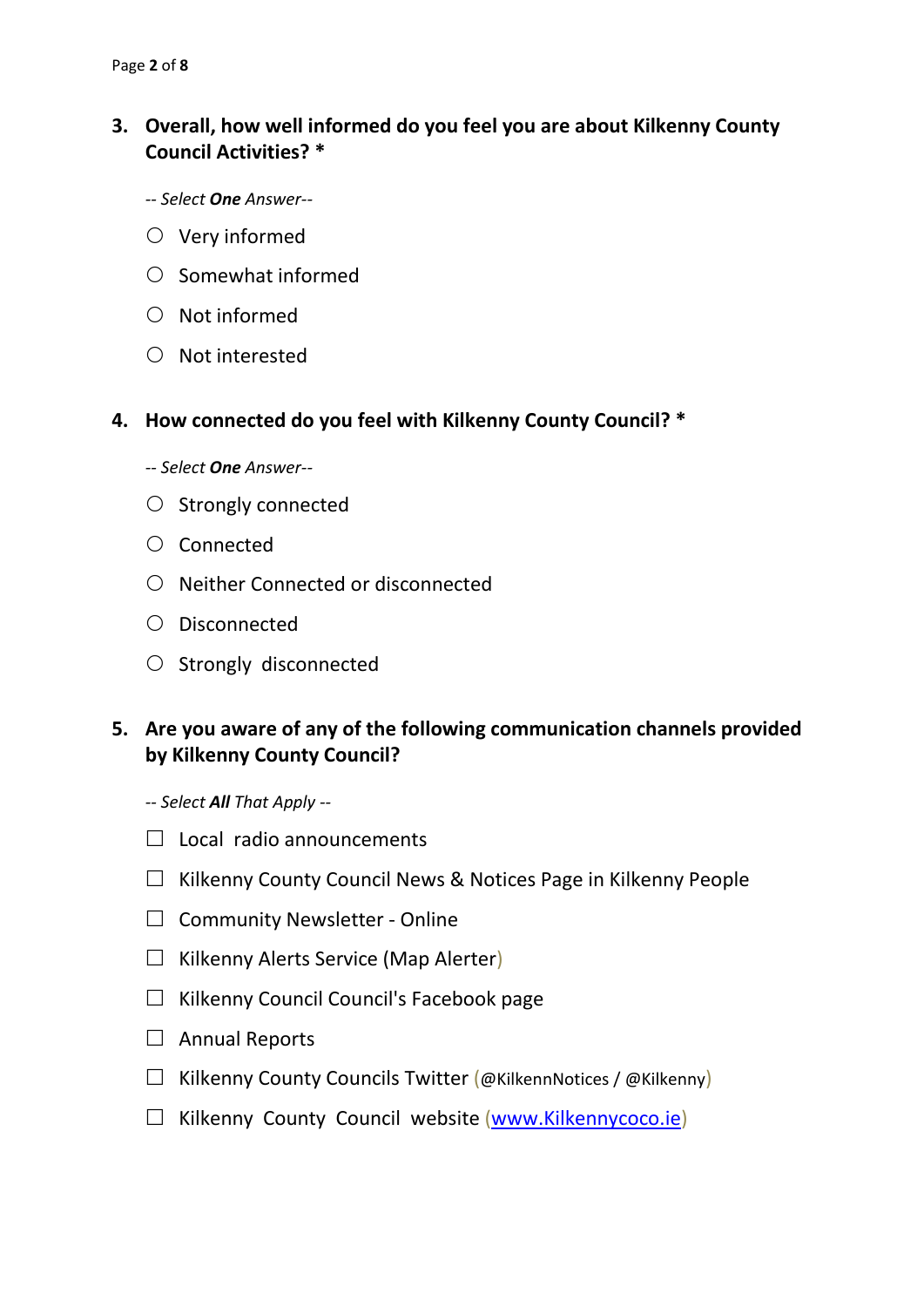## **6. Where are you most likely to hear about Council activities? \***

*-- Select One Answer --*

- $\circ$  Kilkenny Alerts Service (Map Alerter)
- At Kilkenny Councils Service Locations

(County/Town Hall, John's Green, Area Offices or Libraries)

- Kilkenny County Council Community Newsletter **Online**
- $\circ$  Via Kilkenny County Councils Twitter (@KilkennNotices / @Kilkenny)
- O Kilkenny County Council website [\(www.Kilkennycoco.ie\)](http://www.kilkennycoco.ie/)
- $\circ$  Word of mouth I rely on family and friends
- $\circ$  On the local radio
- Through Kilkenny Council Council's Facebook page
- $\circlearrowright$  Via Political Leaflet or Flyer
- $\circ$  Through the local newspapers
- $O$  Other (please specify)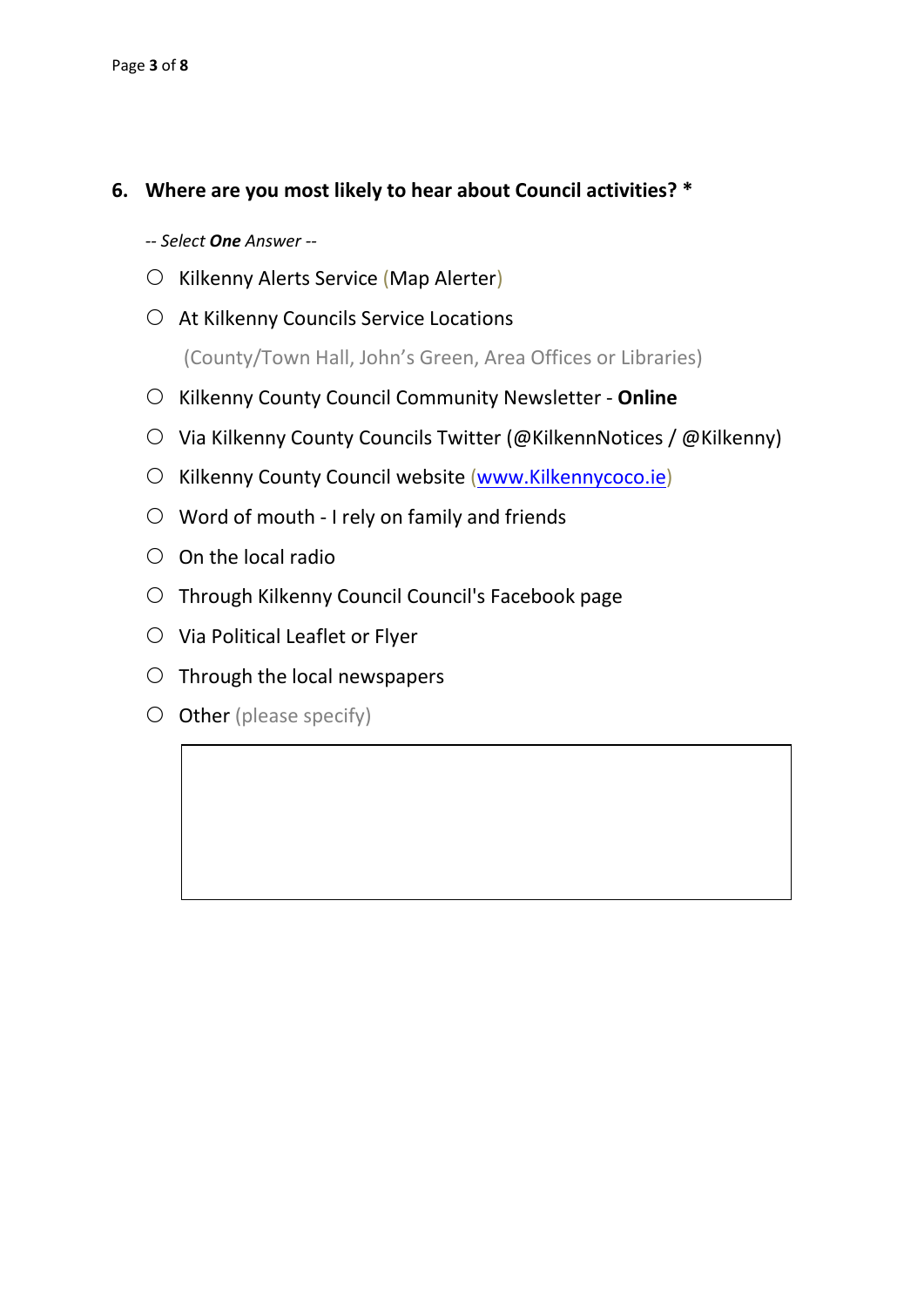## **7. Have you had direct contact with Kilkenny County Council in the last 12 Months? \***

- *-- Select One Answer--*
- $\bigcirc$  No
- Yes

## **If yes, How so? \***

*-- if yes Select One Answer--*

- $\circ$  At Service location (County/Town Hall, Offices or Libraries)
- $\bigcirc$  Other face to face contact
- $O$  Email
- $\circ$  Through a public representative (Councillor, TD or MEP)
- $O$  Via Social Media
- $O$  Phone
- $O$  Other (Please specify)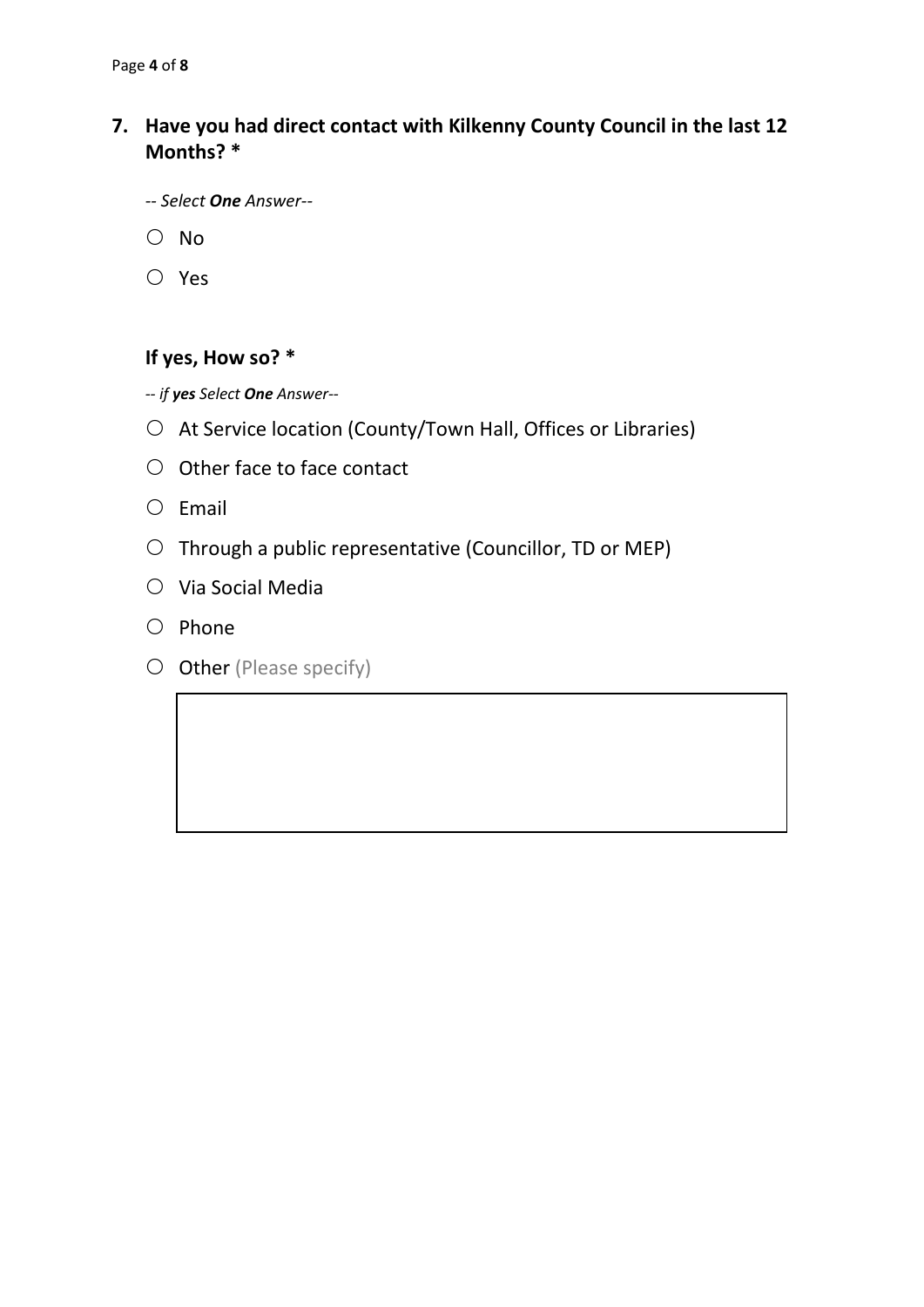# **8. What you're interested in receiving information on \***

What topics or service areas are you interested in receiving information on?

|                                                                      | <b>Interested</b> | <b>Not</b><br><b>Interested</b> |
|----------------------------------------------------------------------|-------------------|---------------------------------|
| Arts & Heritage news<br>publications & events                        |                   |                                 |
| Council Reports &<br><b>Council Meeting</b><br><b>Minutes</b>        |                   |                                 |
| Housing &<br>accommodation<br>information and news                   |                   |                                 |
| <b>Public &amp; Community</b><br>Consultations                       |                   |                                 |
| Parks & playground<br>developments                                   |                   |                                 |
| Future planning &<br>developments (County<br>& Local Area Plans)     |                   |                                 |
| Individual planning<br>applications                                  |                   |                                 |
| Road works & closures                                                |                   |                                 |
| Waste & recycling<br>information                                     |                   |                                 |
| Library Services, news<br>& events                                   |                   |                                 |
| Business support,<br>advice & events                                 |                   |                                 |
| Kilkenny Public<br><b>Participation Network</b><br>(PPN) information |                   |                                 |
| <b>Budgets and financial</b><br>information                          |                   |                                 |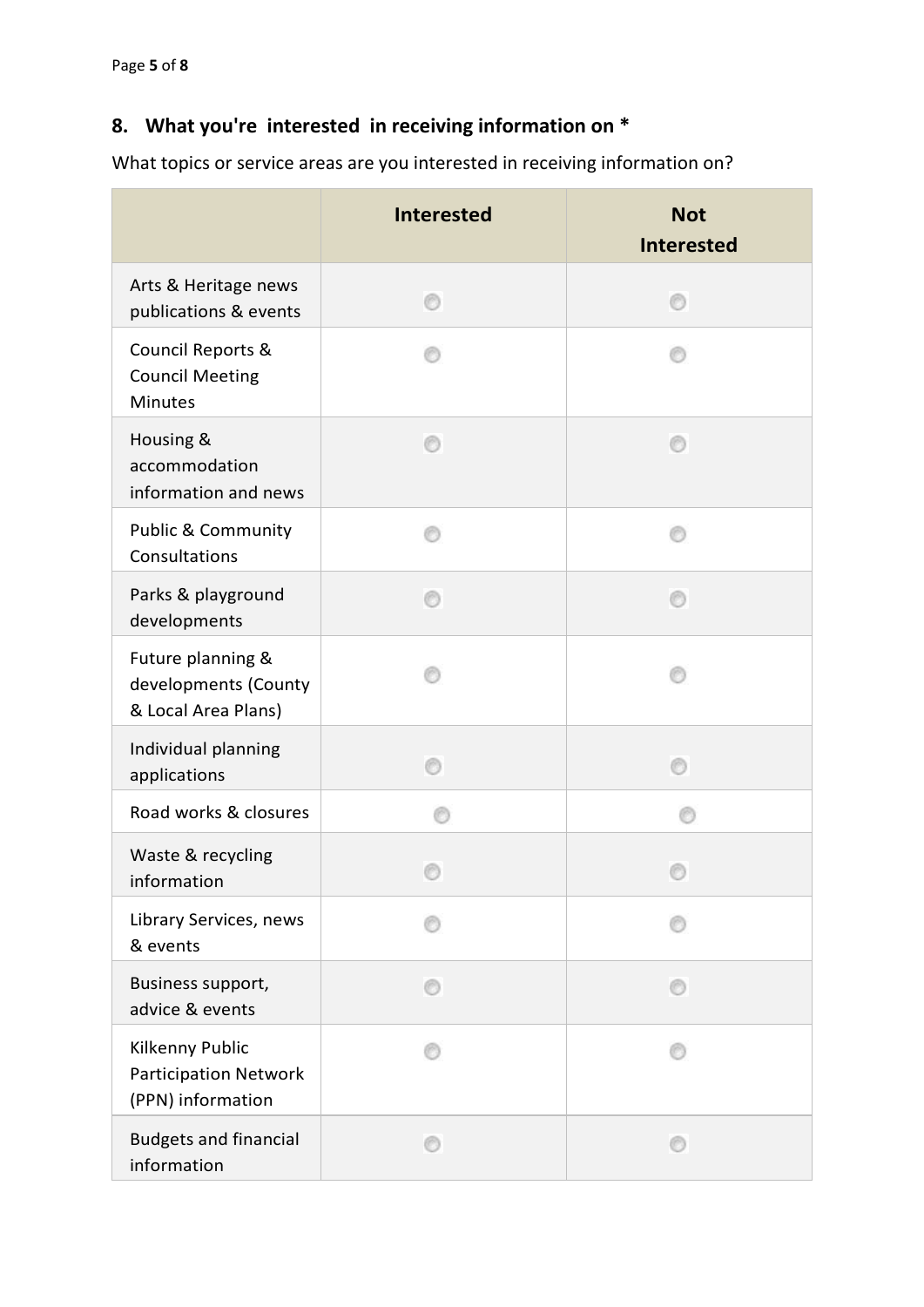Are there any **other** topics or service areas that you are interested in receiving information on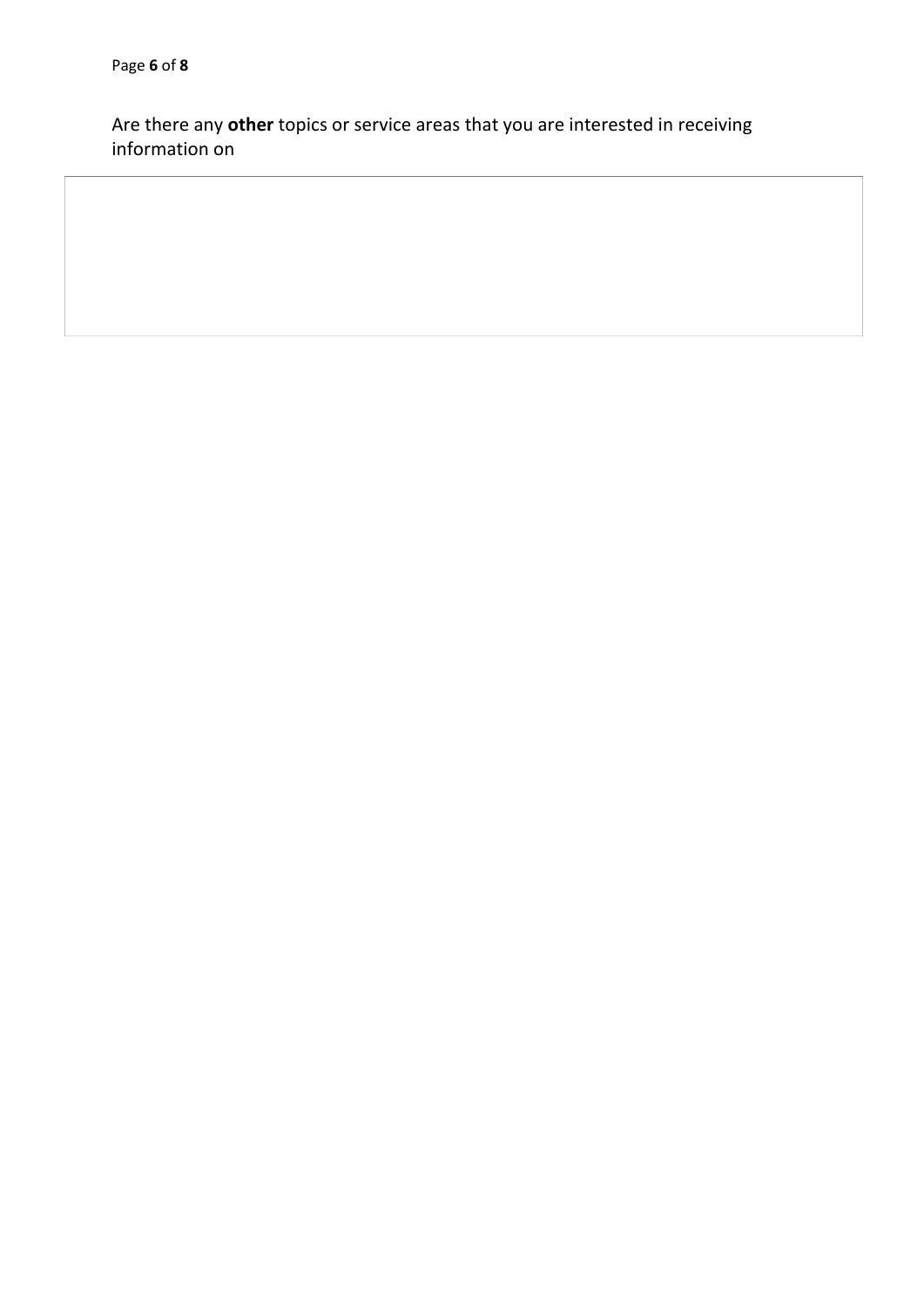## **9. Over the last six months have you been aware of, or had to seek information on any of the following?**

- *-- Select All That Apply --*
- $\Box$  City, County & Local Area Plan Public Consultations
- $\Box$  Tenancy Services (Rents, Repairs & Estate Management)
- $\Box$  Homelessness & Emergency Accommodation
- $\Box$  Temporary Road Works & Road Closures
- $\Box$  Amenity and Community Grant Schemes
- □ Water Outages
- $\Box$  Housing Supports Application (HAP/RAS)
- $\Box$  Estate Management Grant Scheme
- $\Box$  Individual Planning Applications
- $\Box$  Abbey Creative Quarter (Brewery Site) Consultation

#### **If yes, can you recall how did you primarily become aware of this information? \***

- $\circ$  On local radio
- $\circ$  Newspaper advertisement / public notice
- $\bigcirc$  Twitter
- $\circ$  Kilkenny County Council websites
- $\circ$  A newspaper article
- $\bigcirc$  Public Representative (Councillor, TD or MEP)
- At County Council service location (County/Town Hall, Offices or Libraries)
- $\circ$  Kilkenny Alerts Service (Map Alerter)
- $\circlearrowright$  Via Political Leaflet or Flyer
- Word of mouth from family or friends
- Facebook Post or Promotion
- $\bigcirc$  Other (Please specify)